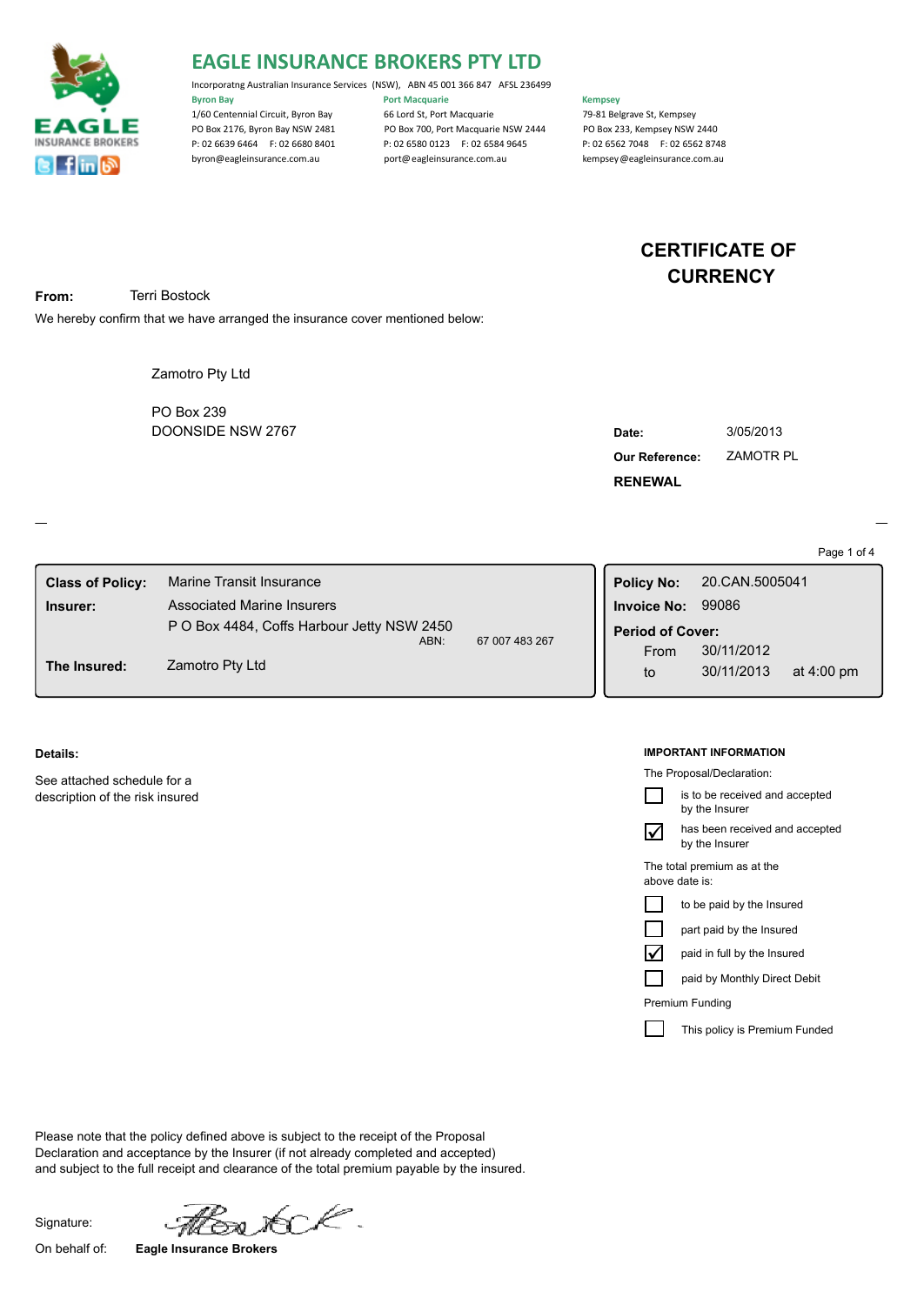## **Schedule of Insurance** Page 2 of 4

### **MARINE/GOODS IN TRANSIT - ANNUAL COVER**

\_\_\_\_\_\_\_\_\_\_\_\_\_\_\_\_\_\_\_\_\_\_\_\_\_\_\_\_\_\_\_\_\_\_\_\_\_\_\_\_\_\_\_\_\_\_\_\_\_\_\_\_\_\_\_\_\_\_\_\_\_\_\_\_\_

**COVER PROVIDED:** Fire, Flood, Collision and Overturning of the Conveying Vehicle including Impact of the Load including loading and unloading

Cover excludes Denting, Chipping and Scratching.

**CONVEYANCE:** Road

**VOYAGE:** Transits Within Australia

### **INTEREST INSURED/LIMIT ANY ONCE CONVEYANCE:**

Loss or series of losses from the one event:

| Imports              |                          | Not Applicable |
|----------------------|--------------------------|----------------|
| Exports              |                          | Not Applicable |
| Within Australia     | $\overline{\phantom{m}}$ | \$200,000      |
| Travellers Samples - |                          | Not Applicable |
| Removal of Debris -  |                          | \$50,000       |
|                      |                          |                |

| <b>EXCESS:</b> | Any one loss or series of losses from the one event: |        |  |  |
|----------------|------------------------------------------------------|--------|--|--|
|                | Major events insured under Clause 5                  | NIL    |  |  |
|                | Theft Pilferage Non Delivery                         | \$2000 |  |  |
|                | Loading/Unloading                                    | \$2000 |  |  |
|                | All other claims                                     | \$2000 |  |  |

The attached schedule of insurance simply summarises the documents/schedules issued by your insurer and it is important to refer to your policy document/schedule for full details of conditions, limits, excess and exclusions that apply in the event of a claim.

#### **FINANCIAL SERVICES GUIDE AND PRIVACY ACT INFORMATION:**

Our Financial Services Guide and Privacy Act Information is available on our website www.aisinsure.com.au

Please contact us on 65627048 if you require a hard copy mailed to you.

The attached schedule of insurance simply summarises the documents/schedules issued by your insurer and it is important to refer to your policy document/schedule for full details of conditions, limits, excess and exclusions that apply in the event of a claim.

## **GENERAL ADVICE WARNING**

This advice has been prepared without taking into account your objectives, financial situation or needs. Because of this you should, before acting on the advice, consider the appropriateness of the advice, having regard to your objectives, financial situation or needs. If the advice relates to the acquisition or possible acquisition of an insurance policy, you should consider obtaining a Product Disclosure Statement (PDS) relating to the product and consider that PDS before making any decisions about whether to acquire the policy.

## **A to Z Suite of Products**

Eagle Insurance Brokers has access to over 100 insurance companies, wholesale arrangements, Lloyds of London, European and USA markets which allows us to better provide the insurances that you need. From House and Contents through to Professional Indemnity and Construction Risks - Eagle is truly positioned to look after our clients and most importantly "Solve your insurance with our experience".

## **The 'A to Z Suite of Products' which ensures we solve your insurance needs include: Personal Insurances Liability Insurances**

• House, Contents & Valuabls **• Employment Practices Liability** • Employment Practices Liability

• Farm Package • **Directors and Officers Liability** • Directors and Officers Liability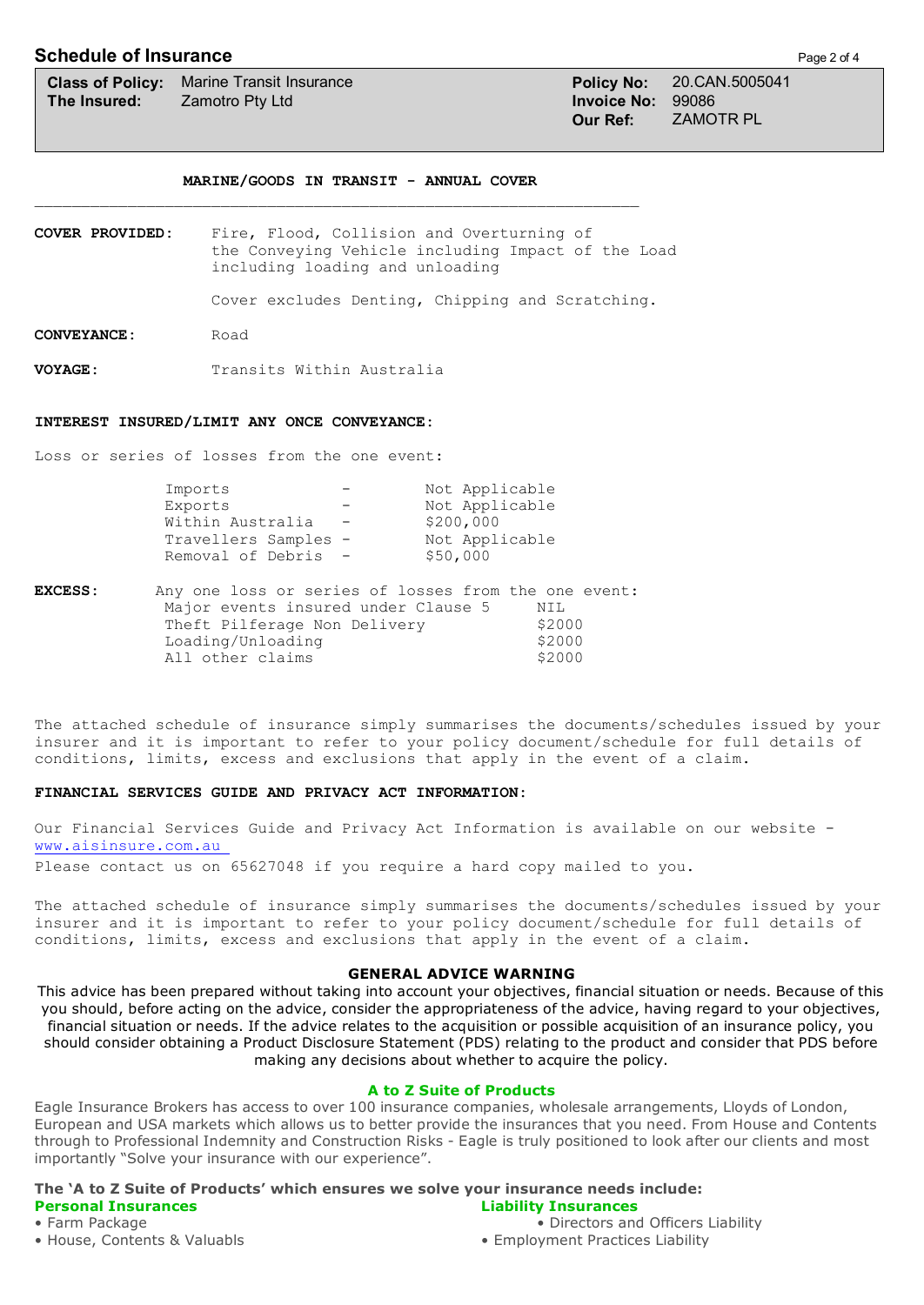# **Schedule of Insurance** Page 3 of 4

**The Insured:** Zamotro Pty Ltd **Invoice No:** 99086

**Class of Policy:** Marine Transit Insurance **Policy No:** 20.CAN.5005041 **Our Ref:** ZAMOTR PL

- 
- $\bullet$  Landlords Rent Default
- Private Motor Vehicle Professional Indemnity
- Prestige Motor Vehicle (including: Ferrari,  $\overline{a}$  Statutory Liability Maserati, Porsche, Mercedes and BMW) Maserati, Porsche, Mercedes and BMW) • Protection & Indemnity (Marine Liability)<br>• Prestige Homes • Public and Products Liability
- Pleasure Travel
- 

## **Personal Life & Risk Insurance**

- Landlords Property Information & Communication Technology
	-
	-
	-
	-
	- $\bullet$  Public and Products Liability
- Life Risk, Income Protection, Trauma, Superannuation & Wealth Advice. All Life products are handled by external business partners who look after Eagle clients and are appropriately licensed by ASIC.

## **Commercial Insurance**

- 
- Commerical & Fleet Motor Vehicle Residental & Commercial Strata Title
- Cranes, Plant & Equipment, Earthmoving Trade Packages Property & Liability
- General Property (incl: laptops, mobile phones, tools) Contract Works & Liability
- Industrial Special Risk Commercial Property Corporate Travel
- Personal Accident & Sickness (Individual, Voluntary)

• Business Property & Liability **• Breakdown (Mechanical, Electrical & Electronic)** 

- 
- 
- 
- 

| <b>DEFT Payment System</b>                                                                                                                                                                                             |                                                                                                                                                                                                                                                                                                                                                                    | <b>DEFT is a service of Macquarie Bank</b>                                                                                                                                                                             |                                                                                                                                                                                                                                                                 |                                                                                                                                                                                                                                                                |  |
|------------------------------------------------------------------------------------------------------------------------------------------------------------------------------------------------------------------------|--------------------------------------------------------------------------------------------------------------------------------------------------------------------------------------------------------------------------------------------------------------------------------------------------------------------------------------------------------------------|------------------------------------------------------------------------------------------------------------------------------------------------------------------------------------------------------------------------|-----------------------------------------------------------------------------------------------------------------------------------------------------------------------------------------------------------------------------------------------------------------|----------------------------------------------------------------------------------------------------------------------------------------------------------------------------------------------------------------------------------------------------------------|--|
| Internet<br>ᆸ                                                                                                                                                                                                          | Telephone                                                                                                                                                                                                                                                                                                                                                          | <b>idPAY</b> BPay                                                                                                                                                                                                      | () POST<br>billpay<br><b>Aust Post</b>                                                                                                                                                                                                                          | Mail<br>$\equiv$                                                                                                                                                                                                                                               |  |
| from your credit card at credit card.<br>www.deft.com.au<br>Eagle Insurance Brokers make a payment.<br>Pty Ltd accepts Bankcard,<br>Mastercard,<br>Visa,<br>$\mathcal{R}$<br>American<br>Express<br>Diners Club Cards. | Pay over the Internet Pay by phone from your Contact<br>Call 1300 78 11 45 to<br>Eagle Insurance Brokers<br>Pty Ltd accepts Bankcard, You will be required to<br>Mastercard,<br>Visa,<br>American<br>Express<br>&<br>Diners Club Cards.<br>The phone payment line<br>is a 24-hour service. Calls<br>are charged at the cost of<br>a local call (mobiles<br>extra). | union or building society Post Office.<br>to make payment directly<br>from your cheque<br>or<br>savings account.<br>enter the Biller Code and<br>BPAY reference number<br>as detailed on the front<br>of your invoice. | vour Please<br>present<br>participating bank, credit intact at any Australia mail with payment to:<br>Payments may be made GPO Box 794<br>cheque<br>cash,<br>bv<br>EFTPOS.<br>Please make any cheques payable<br>payable<br>to<br>Brokers<br>Insurance<br>Ltd'. | page Detach payment slip and<br><b>DEFT Payment Systems</b><br>or BRISBANE QLD 4001<br>make<br>cheques<br>Please<br>'Eagle<br>to<br>'Eagle Insurance<br>Brokers<br>Ptv<br>Pty Ltd'.<br>Please note that receipts<br>will not be issued for<br>mailed payments. |  |

## **GENERAL ADVICE WARNING**

This advice has been prepared without taking into account your objectives, financial situation or needs. Because of this you should, before acting on the advice, consider the appropriateness of the advice, having